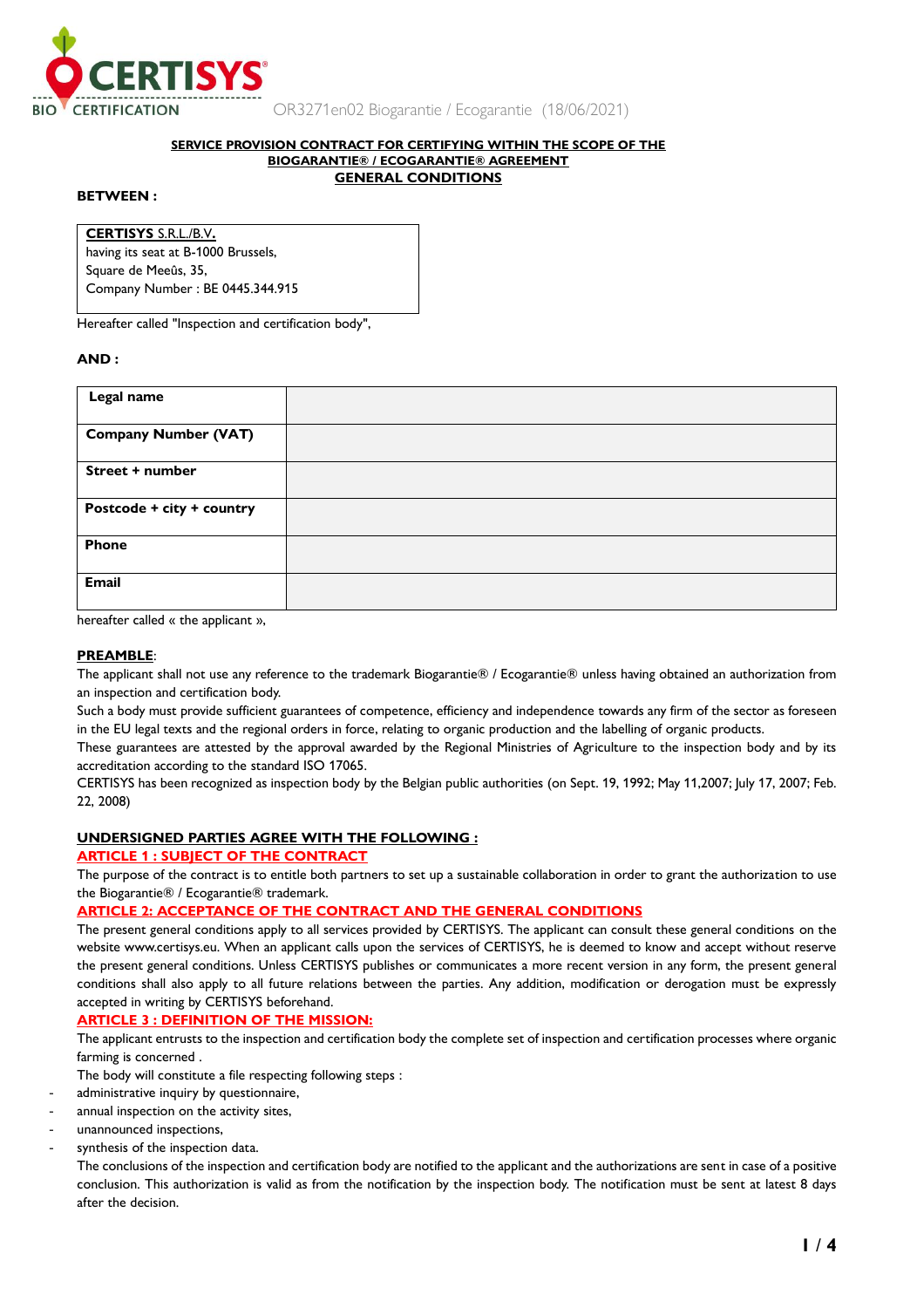

## **ARTICLE 4 : CONDITIONS OF THE MISSION**

The inspection and certification body commits itself to:

- 1. comply with the rules drawn up by the asbl Bioforum regarding the organic production method of agricultural products and its labelling on agricultural products and food.
- 2. carry out the necessary inspections in order to draw up a file.
- 3. observe professional secret, that is , not disclose confidential information of which it would have knowledge for the elaboration of the file. The confidential character of the information is presumed until proof of the contrary.
- 4. inspections are carried out in presence of the applicant or his representative.

## The applicant commits himself to:

1. observe the Biogarantie® / Ecogarantie® specifications :

2.answer to a document of inspection by questionnaire

- 3.accept an inspection visit at the company seat and at the production sites,
- 4.accept observers to attend these inspections, if needed

5.accept one or more unannounced inspections,

6.facilitate work by the inspection body especially during physical inspections, by giving access to the premises and production venues especially for sampling,

7.provide the elements needed during the inspection, that is:

- purchase and sales accounting
- invoices
- labels packaging, labels accounting
- advertising documents
- material accounting
- any technical, health monitoring or bookkeeping documents
- 8. providing the inspector with an register of every formal claim regarding the compliance of the products with regard to the Biogarantie® / Ecogarantie® specifications.
- 9. take appropriate actions following claims or regarding any non-compliance observed in a product which might affect its conformity with the requirements of the technical standards.
- 10. register the corrective actions after any claim
- 11. accept one or more additional inspections when the inspection and certification body requires it, following to stated noncompliances and pay the costs according to the rates in force.
- 12. remove the marks with reference to the organic production method of any batch or production affected by an irregularity,
- 13. accept when clear violation is observed or with long lasting effect, the prohibition of commercialising products refering to Biogarantie® / Ecogarantie®.
- 14. accept to transfer their inspection file to the subsequent Authorities or inspection bodies when the operator and/or his subcontractors fall under the competence of different Authorities or inspection bodies
- 15. accept to exchange of information between the subsequent Authorities or inspection bodies when the operator and/or his subcontractors fall under the competence of different Authorities or inspection bodies
- 16. accept to inform immediately the competent Authorities as well as the concerned Authorities and inspection body when the operator quits the organic control system;
- 17. accept, when the operator quits the organic inspection system, that a record of the inspection file will be kept during a period of at least five years;
- 18. accept to inform the concerned inspection body immediately in case an irregularity or an infringement is stated which alters the organic nature of his products or of Biogarantie®/Ecogarantie® products supplied by other operators or subcontractors.
- 19. copy the certification documents in their integrality or as specified by the certification program.
- 20. Inform immediately the certification body of all changes which might have an incidence on his capacity to satisfy the certification requirements.

The operators' name and contact data can be published. They are online on the website of the inspection and certification body. Your data may also be transmitted to Unitrab-Probila, UNAB and BioForum Vlaanderen.

In the context of an administrative simplification your data may be transmitted to or required by third persons as far as the processing of your data falls under the legal provisions.

According to Regulation (EU) 2016/679 of the European Parliament and of the Council of 27 April 2016 on the protection of natural persons with regard to the processing of personal data and on the free movement of such data, and repealing Directive 95/46/EC (General Data Protection Regulation) you have in particular the right to examine this data and, if necessary, to request its correction. For this purpose, you can contact the inspection and certification body

#### **ARTICLE 5 : ANALYSES**

Samplings will be taken in the presence of the applicant or his representative who will sign the sampling documents. 2 samples will be taken, sealed with mention of possible remarks. The applicant accepts that products intended to analysis are sampled free of charge without any financial compensation for the obtained samples. The second sample is stored by the inspection and certification body as a necessary follow-up in accordance with our procedures for the follow-up of positive analyses. This will be automatically destroyed in the event of a negative analysis and/or if the deadline for responding to a positive result is exceeded.

Only the inspection and certification body decides about the type of analysis to perform. The samples will be sent to a laboratory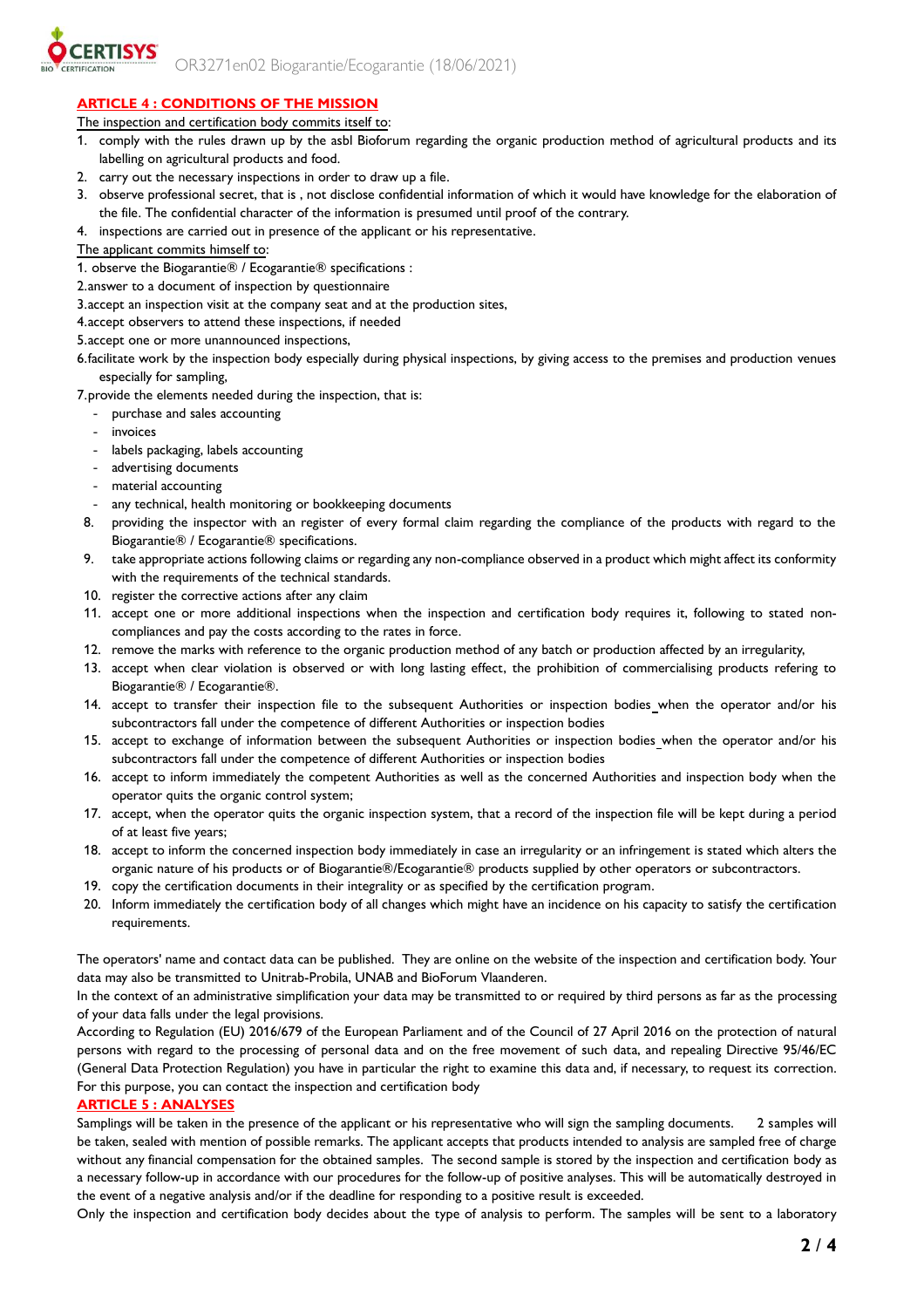

recognized by the inspection and certification body. The results will be sent by the laboratory to the inspection and certification body and by the latter to the applicant.

After reception of the results of the first analysis and in case of objection, the applicant has the right to ask to have a counter-analysis carried out on his costs by a laboratory of his choice recognized by the inspection and certification body.

#### **ARTICLE 6 : FEES AND PAYMENT CONDITIONS**

The annual fee for inspection is determined according to the annual rates edited by the end of the year for the next year and available online. The rate can also be sent by post on simple request.

The rate in force is attached to the present contract and the applicant acknowledges to have read it and to accept it.

For every new application, a deposit must be paid when opening the file. The deposit is not refundable, even if, next to the inspection, the application is rejected. The certification decision shall be transmitted after receipt of the payment of the amounts due.

The fees are always payable in advance. Staggered payment may be requested by the applicant.

The fees will payed in two periods. A provision shall be paid based on an estimate of the coming year's turnover with reference to the turnover of the previous year.

The turnover of in the said year shall be communicated to the inspection and certification body by the applicant at the latest two months after the end of the applicant's bookkeeping year.

The contribution can be increased if additional inspections are necessary :

1. when the inspection was hampered, in particular because :

- the inspection sites were inaccessible.
- the bookkeeping was not available or incomplete.
- insufficient information concerning crop rotation, fertilization, treatments or handling processes.
- 2. in case of fraud.

The amount of the invoices are payable in cash and on CERTISYS's account, unless otherwise stipulated in writing. In no way they can be paid from hand to hand to a member of the staff, unless written approval by the management.

#### Unless otherwise stipulated:

In case of non-observance of payment dates, an interest counted at 15% annually will be due (without notice) by the only fact of expiry date of the invoice on all the amounts due at 60 days from the date of issue of the invoice

Moreover, in case of non payment at the invoice expiry date of the total invoice or part of the invoice, the amount due will be increased with a lump and indivisible indemnity of 15%, with a minimum of 25 euros.

This clause regarding interests and lump indemnities is accepted by the client in application of articles 1147, 1231, and 1229 of the Belgian Civil Code.

Non payment of due amounts upon maturity entails, after notice by registered mail with acknowledgement of receipt, refusal of the authorization to refer to the organic production method or its revocation if the authorization had already been granted and this from the 15th working day from the transmission of the notice onwards.

The fact that the inspection and certification body does not use one or another clause drawn up in its advantage in the present general conditions, must not be interpreted as a renunciation.

#### **ARTICLE 7 : REFERENCE TO THE INSPECTION AND CERTIFICATION BODY**

Reference to the inspection and certification body is only authorized upon receipt of the notification of authorization.

Reference to the inspection and certification body on labels and packaging is authorized only for the products covered by the authorization.

Reference to the inspection and certification body on all other documents issued by the company is prohibited unless written authorization.

The applicant is allowed to reproduce the brand or logo of the inspection and certification body under the condition that he complies with the document regulating the use of Certisys®' brand, attached to this contract. The applicant shall acknowledge being aware of it and accepts the terms and conditions of it .

Any document, label or packaging with reference to the organic production method and to the community inspection system as well as to the inspection and certification body, shall be submitted for approval before its publication.

Any abusive or fraudulent use of the name of the inspection and certification body, its brand or logo, will entail payment of a lump indemnity equal two times the annual fee, apart from more important indemnities if necessary. In case of abusive use, the amount of lump indemnity is limited to 2500,00 euro.

As soon as the authorization is revoked, has expired or at the end of the present contract, the applicant commits himself to remove every reference to the inspection and certification body.

#### **ARTICLE 8 : TERM OF VALIDITY OF THE AUTHORIZATIONS**

Validity of the certificates is linked to the life cycle of the product except in case of revocation of the certification.

#### **ARTICLE 9 : TERM OF CONTRACT, RENEWAL, DENUNCIATION**

The present contract is valid for the calendar year and is renewed by tacit agreement the next years each first day of January, according the rates in force for each of these years.

In case either party doesn't wish to renew the present contract, the party will have to inform the other party about termination of the contract by registered mail with acknowledgement of receipt at least three months before the end of the present contract.

Guilty non-observance by one of the two parties of one or another clause of this contract can entail cancellation of the present contract if the guilty party has not made the necessary corrective actions within 30 days from the date of transmission of a registered letter with the observed non compliances.

#### **ARTICLE 10: LIABILITY**

The inspection and certification body is only held with regard to the applicant to an obligation of means, is liable towards him and his